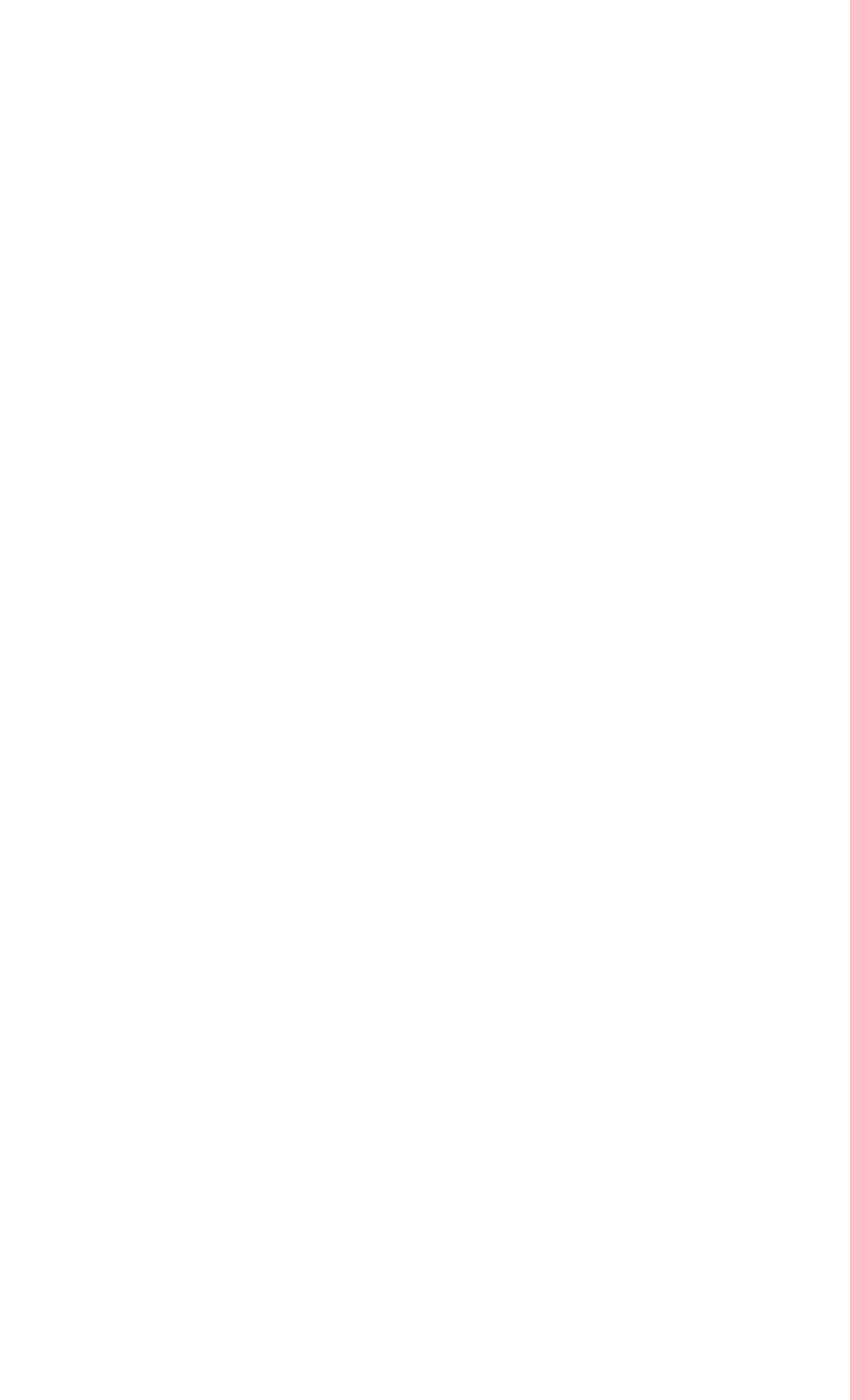Maj Adnan Khalid ® **Test Performed By: Dr. /Engr.** M Yousaf Dy Dir MTL. Ext. Elec System (U/G) C.B.W, DHA Ph-VIII - (M/S PEL)

| <b>Client Reference: 408/241/E/255/11</b>  | <b>Dated: 24-07-2018</b> |
|--------------------------------------------|--------------------------|
| <b>SOM Lab Ref:</b> CED/SOM/5118(Page-2/2) | <b>Dated: 24-07-2018</b> |

**Test:** Hardness Test

**Sample Type:** Nut & Washer

**Hardness Test Detail**:

*Machine used: Avery Rockwell Hardness Testing Machine Minor Load = 10 Kgf. Major Laod = 90 Kgf. Scale = B* 

## **Hardness Test Results**

| Sample No. | <b>Sample Type</b> | <b>Hardness Value</b> |
|------------|--------------------|-----------------------|
|            | <b>Nut</b>         | HR-89.67-B            |
| 2          | <b>Nut</b>         | HR-90.67-B            |
| 3          | <b>Nut</b>         | HR-89.16-B            |
| 4          | Washer             | HR-29.50 - B          |
| 5          | Washer             | HR-30.00 -B           |
| 6          | Washer             | HR-29.83-B            |

**Note:** Please always confirm the results on web www.uet-civil.edu.pk